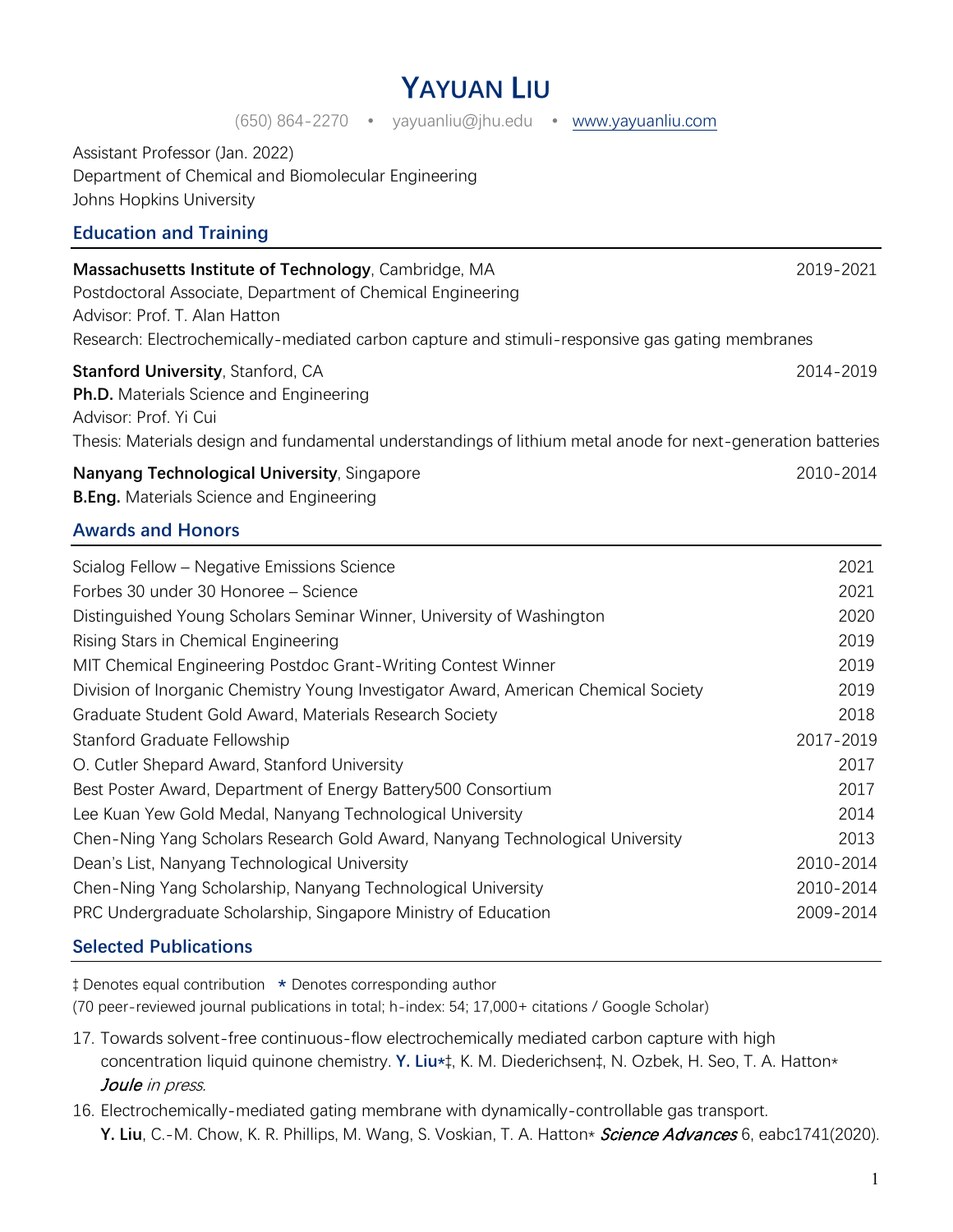- 15. Electrochemically-mediated carbon dioxide separation with quinone chemistry in salt-concentrated aqueous media. **Y. Liu**, H.-Z. Ye, K. M. Diederichsen, T. Van Voorhis, T. A. Hatton\* Nature Communications 11, 2278 (2020).
- 14. Challenges and opportunities towards fast charging battery materials. **Y. Liu**, Y. Zhu, Y. Cui\* Nature Energy 4, 540-550 (2019).
- 13. Fast galvanic lithium corrosion involving a Kirkendall-type mechanism. D. Lin‡, **Y. Liu**‡, Y. Li, Y. Li, A. Pei, J. Xie, W. Huang, Y. Cui\* Nature Chemistry 11, 382-389 (2019).
- 12. Solubility-mediated sustained release enabling nitrate additive in carbonate electrolytes for stable lithium metal anode. **Y. Liu**, D. Lin, Y. Li, G. Chen, A. Pei, O. Nix, Y. Li, Y. Cui\* Nature Communications 9, 3656 (2018).
- 11. An ultrastrong double-layer nanodiamond interface for stable lithium metal anodes. **Y. Liu**‡, Y. -K. Tzeng‡, D. Lin, A. Pei, H. Lu, N. A. Melosh, Z. -X. Shen, S. Chu\*, Y. Cui\* Joule 2, 1595-1609 (2018).
- 10. Design of complex nanomaterials for energy storage: past success and future opportunity. **Y. Liu**, G. Zhou, K. Liu, Y. Cui\* Accounts of Chemical Research 50, 2895-2905 (2017).
- 9. Transforming from planar to three-dimensional lithium with flowable interphase for solid lithium metal batteries. **Y. Liu**, D. Lin, Y. Jin, K. Liu, X. Tao, Q. Zhang, X. Zhang, Y. Cui\* Science Advances 3, eaao0713 (2017).
- 8. Reviving the lithium metal anode for high-energy batteries. D. Lin‡, **Y. Liu**‡, Y. Cui\* Nature Nanotechnology 12, 194-206 (2017).
- 7. An artificial solid electrolyte interphase with high Li-ion conductivity, mechanical strength, and flexibility for stable lithium metal anodes. **Y. Liu**, D. Lin, P. Y. Yuen, K. Liu, J. Xie, R. H. Dauskardt, Y. Cui\* Advanced Materials 29, 1605531 (2017).
- 6. A Prussian blue route to nitrogen-doped graphene aerogels as efficient electrocatalysts for oxygen reduction with enhanced active site accessibility. **Y. Liu**, H. Wang, D. Lin, J. Zhao, C. Liu, J. Xie, Y. Cui\* Nano Research 10, 1213-1222 (2017).
- 5. Layered reduced graphene oxide with nanoscale interlayer gaps as a stable host for lithium metal anodes. D. Lin‡, **Y. Liu**‡, Z. Liang, H. W. Lee, J. Sun, H. Wang, K. Yan, J. Xie, Y. Cui\* Nature Nanotechnology 11, 626-632 (2016).
- 4. Lithium-coated polymeric matrix as a minimum volume-change and dendrite-free lithium metal anode. **Y. Liu**‡, D. Lin‡, Z. Liang, J. Zhao, K. Yan, Y. Cui\* Nature Communications 7, 10992 (2016).
- 3. Electrochemical tuning of olivine-type lithium transition-metal phosphates as efficient water oxidation catalysts. **Y. Liu**, H. Wang, D. Lin, C. Liu, P. C. Hsu, W. Liu, W. Chen, Y. Cui\* Energy & Environmental Science 8, 1719-1724 (2015).
- 2. Dual-phase spinel MnCo<sub>2</sub>O<sub>4</sub> and spinel MnCo<sub>2</sub>O<sub>4</sub>/nanocarbon hybrids for electrocatalytic oxygen reduction and evolution. X. Ge‡, **Y. Liu**‡, F. T. Goh, T. A. Hor\*, Y. Zong, P. Xiao, Z. Zhang, S. H. Lim, B. Li, X. Wang, Z. Liu\* ACS Applied Materials & Interfaces 6, 12684-12691 (2014).
- 1. Designable yolk-shell nanoparticle@MOF petalous heterostructures. **Y. Liu,** W. Zhang, S. Li, C. Cui, J. Wu, H. Chen, F. Huo\* *Chemistry of Materials* 26, 1119-1125 (2014).

# **Patents**

- 1. Composite lithium metal anodes for lithium batteries with reduced volumetric fluctuation during cycling and dendrite suppression. US Patent 15/348,884.
- 2. Solid-state lithium metal battery based on three-dimensional electrode design. US Patent App. 16/616,910.